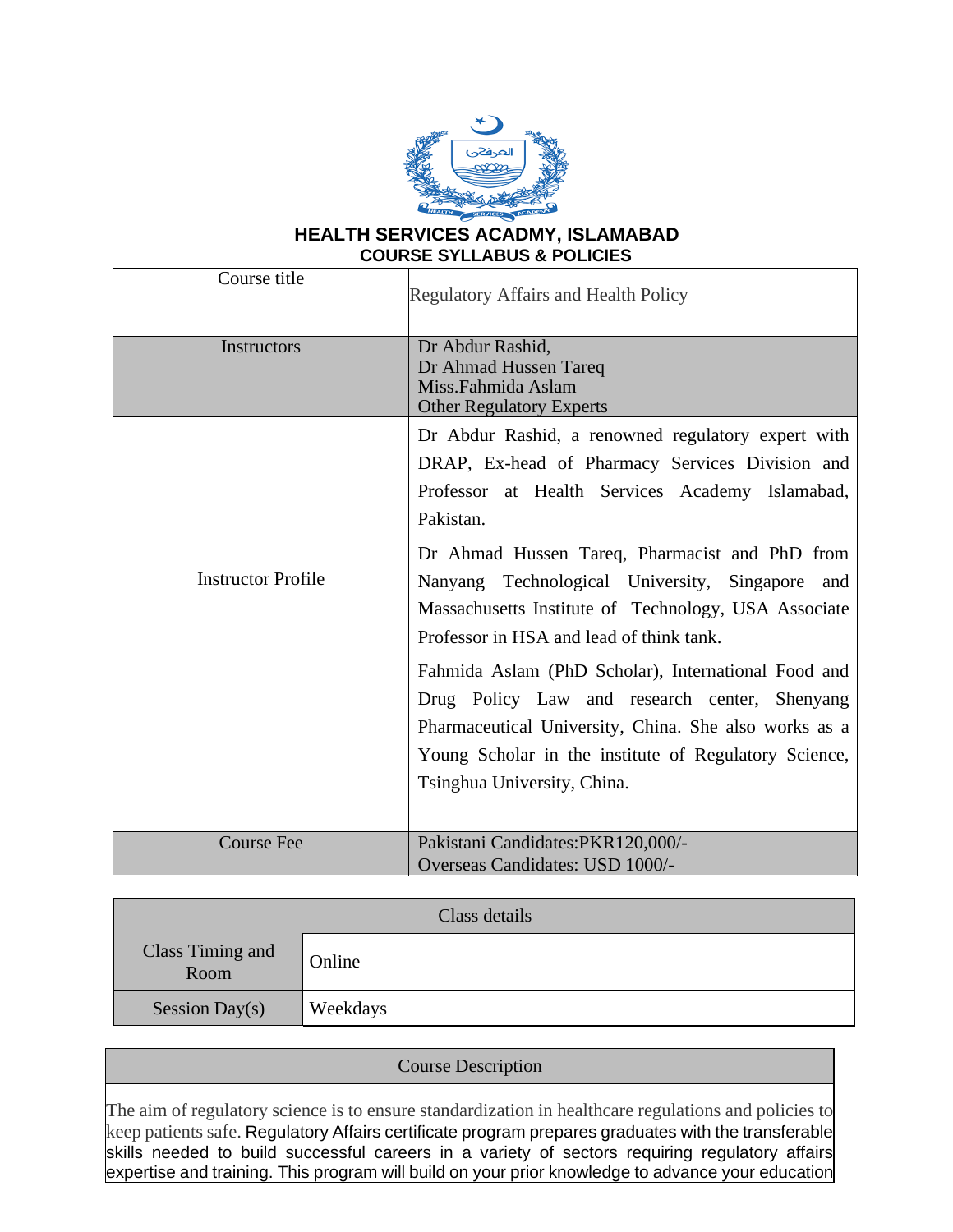### Course Learning Outcomes

Knowledge Outcomes

- Knowledge of Pakistani and international healthcare legislation and regulations, such as Good Manufacturing Practices (GMPs), Good Clinical Practices (GCPs), Good Documentation Practices (GDPs), International Standards Organization (ISO), Food and Drug Act Regulations, Regulatory Compliance/Inspection, Drug Establishment Licensing, and related standards and guidelines.
- Product Development Process.
- Quality Control Process.

Abilities Outcomes

- Understand the submission procedure to the Therapeutic Products Program (TPP) for medicine, medical device, or biologic, together with supporting paperwork.
- Define drug (prescription and non-prescription)/medical device/biologic submission process requirements.

Skills Outcomes

- Demonstrate problem-solving skills in the context of pharmacovigilance and post-market surveillance.
- **•** Demonstrate strong interviewing and negotiating abilities in the administration of a clinical trial.
- Collaborative interpersonal skills.

## Teaching and Learning Methodology

This course will build on presentations, videos, readings, case studies, and assignments. Self-study, case discussions, interaction, and implementing Strategies to practice and application in the subject area are all included in this course.

- Self-Assessment:
- Interaction between students and instructors via the internet.
- Discussing selected questions, locating examples, responding to queries, and so on.
- Discussions in groups
- Work on a group project to practice and apply concepts.
- Final report/project, as well as a discussion on a chosen topic.

# Course Objective

Our objective and mission are to provide industry-relevant professional, technical, theoretical, and hands-on experience to our students so that they can thrive in the field of Regulatory Affairs. Through a collaborative relationship between students and the program, we aim to build work-ready learners upon graduation.

in healthcare legislation, regulation, pharmaceuticals, devices, biologics, and health policies.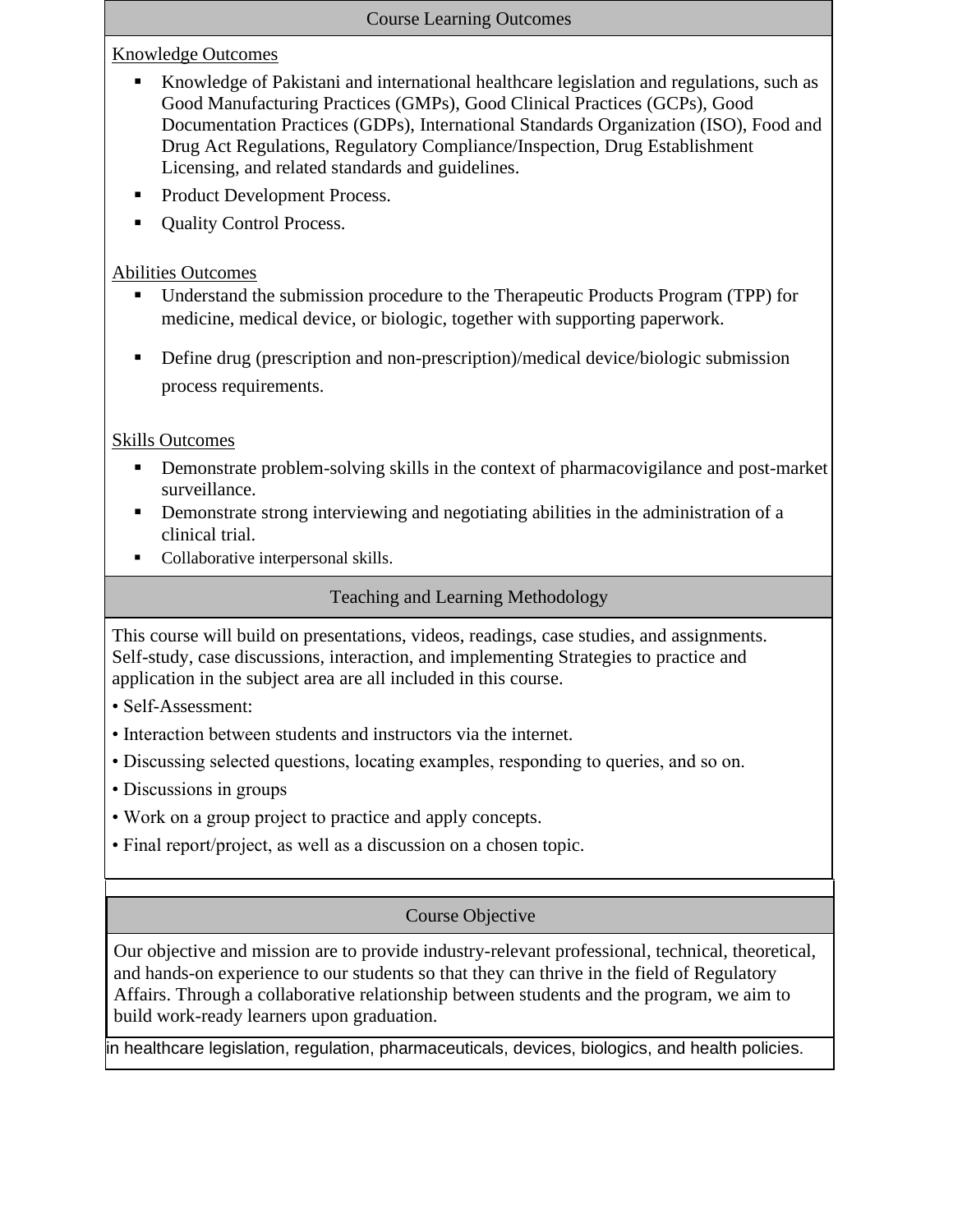| Session        | <b>Modules</b>                                    | <b>Session Topic</b>                                                                                                                                                                                                                                                                                                                                                                       | Credit hours   |
|----------------|---------------------------------------------------|--------------------------------------------------------------------------------------------------------------------------------------------------------------------------------------------------------------------------------------------------------------------------------------------------------------------------------------------------------------------------------------------|----------------|
| $\mathbf{1}$   | <b>Health care</b><br>regulatory<br>environment   | Introduction<br>Basic Understanding and Terminologies<br>٠<br>Why Regulatory Affairs (RA)?<br>RA Objectives.<br>Types of Companies Hiring RA<br>Professionals.<br>Qualities of RA Professional                                                                                                                                                                                             | 1              |
| $\overline{2}$ | The regulatory<br>authority of<br>Pakistan(DRAP)  | DRAP Act 2012<br>$\bullet$<br>Dynamic progression of Pakistan<br>biopharmaceutical laws,<br>Differentiation between law vs<br>regulation,<br>DRAP and industry compliance<br>functions,<br>Policy-guided science, cases that<br>shape the evolution of regulatory<br>compliance.<br>Health and OTC Rules 2014<br><b>Medical Devices Rules 2018</b><br><b>National Bioethics Rules 2021</b> | 1              |
| 3              | <b>Regulatory</b><br>policy                       | The United States<br>European Union Asia & Pacific Rim<br>Laws and Regulations Governing Human<br>Research<br><b>Stringent Regulatory Authorities</b><br>Regulatory Systems of Organization of<br>Islamic Countries (OIC)                                                                                                                                                                  | $\mathbf{1}$   |
| $\overline{4}$ | <b>Management</b><br>of regulatory<br>submissions | Law and Health Policy of Drugs and<br>Devices under the DRAP and<br>fundamental of regulatory affairs<br>(RA)<br>Methodological regulatory filing around<br>the world.<br>Pre-market regulatory submission<br>$\bullet$<br>Submission evaluation and post-market<br>٠<br>analysis.                                                                                                         | $\overline{2}$ |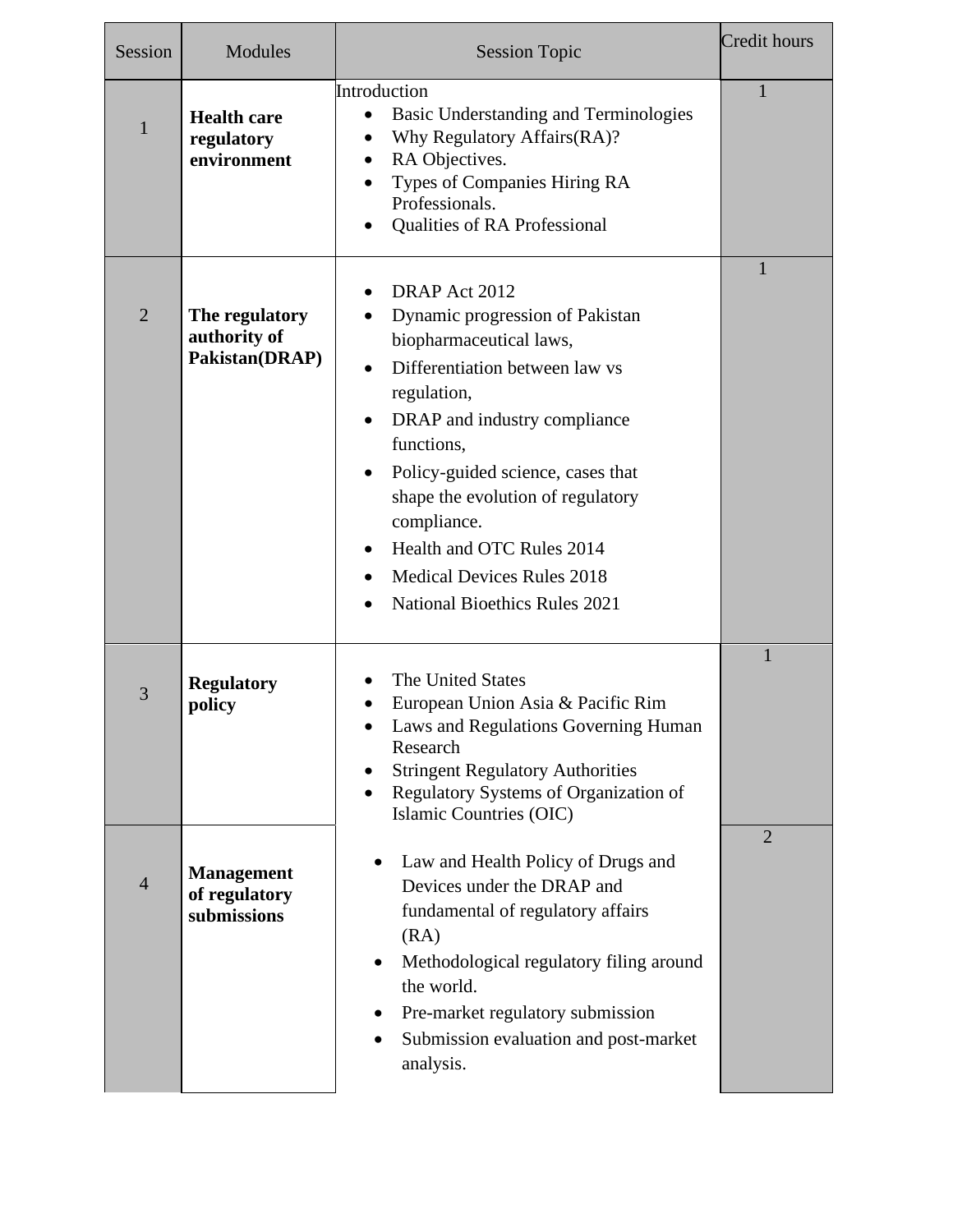| 5              | <b>Advanced</b><br><b>Topics in</b><br><b>Regulatory</b><br><b>Affairs</b>                                 | Advertising and promotion of<br>therapeutics goods.<br>current trends, regulations, and<br>issues in digital advertising,<br>including mobile applications<br>and social media.<br>Decision-making and risk<br>assessments in advertising and<br>promotion.                                                                                      | $\overline{2}$ |
|----------------|------------------------------------------------------------------------------------------------------------|--------------------------------------------------------------------------------------------------------------------------------------------------------------------------------------------------------------------------------------------------------------------------------------------------------------------------------------------------|----------------|
| 6              | <b>Post Approval</b><br><b>Activities and</b><br>Compliance                                                | After drug registration, the follow-up of<br>$\bullet$<br>the related documents<br>Impact on Drug pricing after drug<br>registration<br>The pharmacovigilance and adverse<br>events reporting mechanism.                                                                                                                                         | 1              |
| $\overline{7}$ | Pharmaceutical<br>compounds /<br><b>Biologics/Medical</b><br>devices                                       | CTD format for registration of<br>$\bullet$<br>Pharmaceutical products includes oral<br>and IV dosage forms<br>CTD format for registration of<br>٠<br>Biologics and biotechnological<br>products<br>Registration of medical devices for the<br>diagnostics and bioanalytical analysis<br>industry.                                               | 3              |
| 8              | <b>Data Analysis</b><br>&<br><b>Presentation</b><br><b>Capabilities</b><br>in Regulatory<br><b>Affairs</b> | Understanding of statistical data and<br>processes<br>Types of statistical analysis<br>Practice applying the basic statistical<br>concepts to data and their utility in<br>regulatory decision-making.<br>Review of published literature to<br>٠<br>examine design, accuracy, and<br>effectiveness of studies for use in<br>regulatory processes | 3              |
| 9              | <b>Individual</b><br><b>Project Reports</b>                                                                | Written - discussions & Oral<br>Presentations                                                                                                                                                                                                                                                                                                    |                |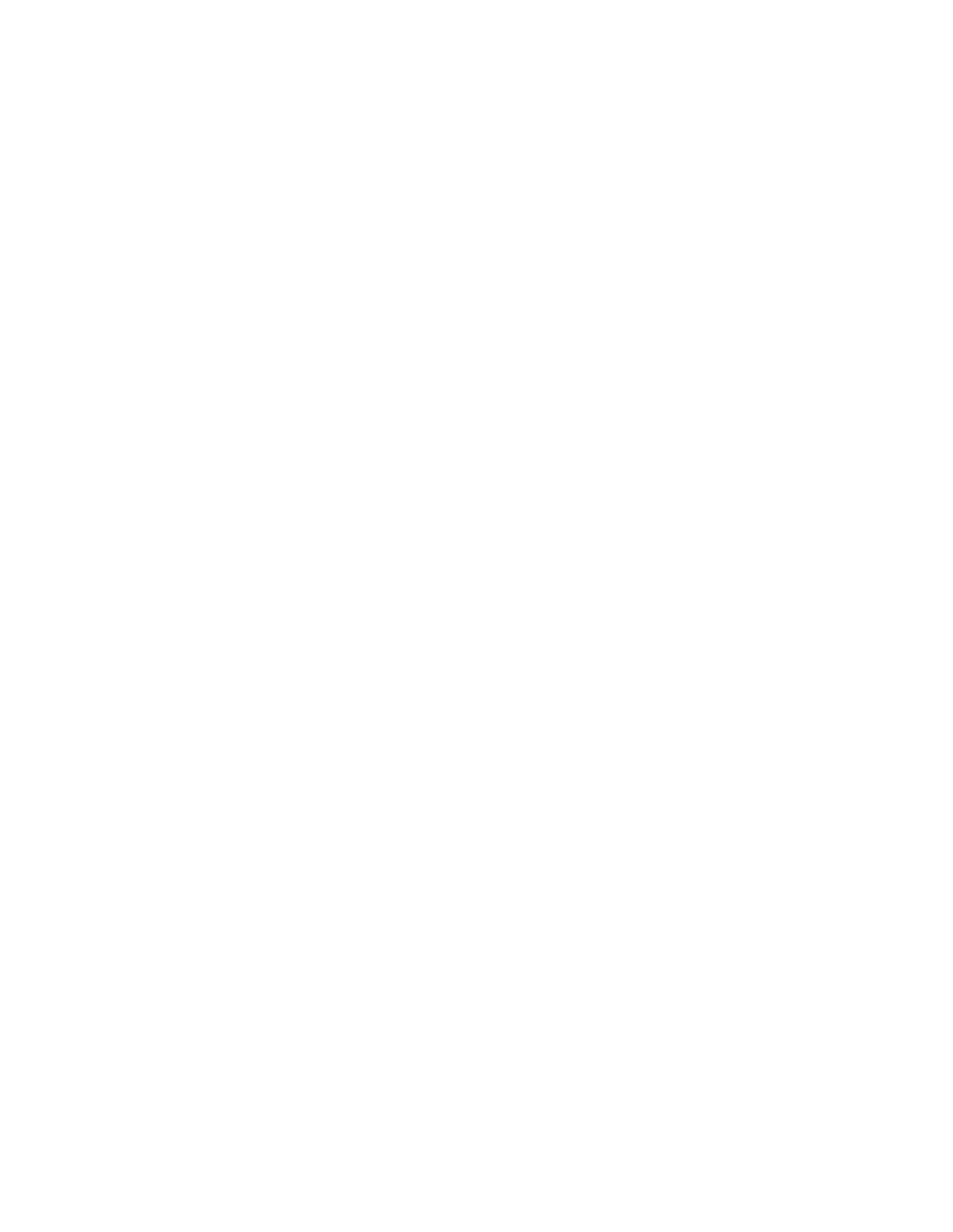## Prerequisite Skills and Knowledge to take this Course

### Academic Conduct

At HSA academic honesty is mandatory. Absolutely no plagiarism/ cheating in any examination, quiz, assignment, report, and/or presentation by any student is tolerated.

### Attendance Policy

- Students are required to regularly attend all lectures, computer laboratory sessions, seminars and fieldwork as may be specified. In case, a student accumulates more than the allowed number of absences, he will not be eligible for the Diplomafor Professional Development.
- The provision of absences is only for emergencies.
- If absent on the final examination the certificate will not be issued.
- Students who are unable to appear for the final exam are required to submit a written application stating the reason for not appearing for the exam. HSA reserves the right to approve or deny such applications. If approved, the student will be allowed to sit for the exam within one month. Failure to do so, the student will only be given a Certificate of Attendance.
- The attendance on the first day of the Diploma is a must.
- A student must attend 80% of the classes to be eligible for the certificate.
- Students are required to be in time for their sessions. After 10 minutes of the start of class, the entrant will be marked late.
- Maximum of 4 late attendances will be allowed. Decision will be made by the faculty.
- It is expected that the students will always maintain proper dress code.

# **CONDUCT AND DISCIPLINE**

A disciplinary action, leading to rustication, will be taken against students whose conduct is found objectionable at any time during the study. The faculty and Vice-Chancellor HSA will be the decision-maker.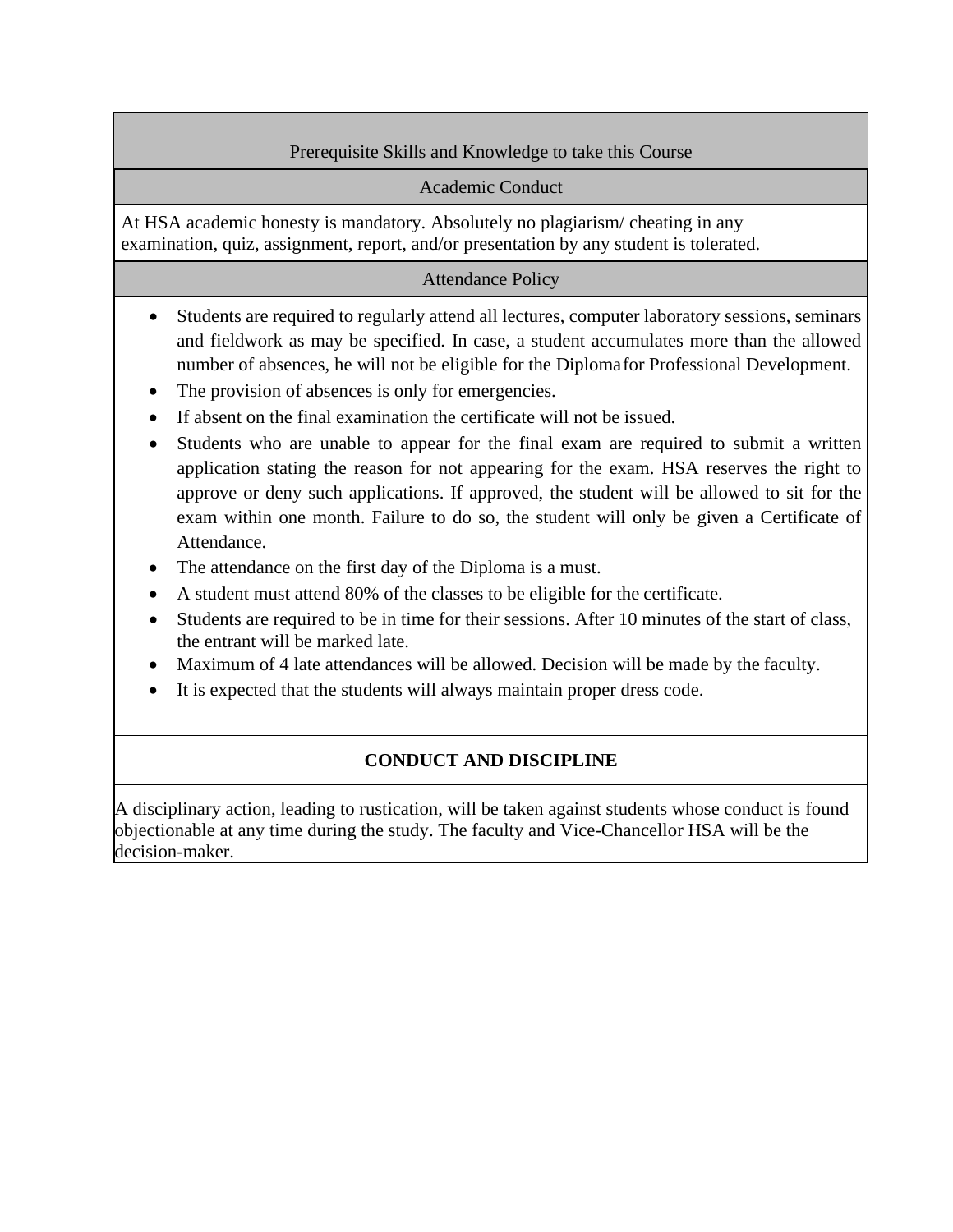# **EVALUATION AND GRADING**

The performance of participants is evaluated through continuous observation of the student's performance in the Diploma – the extent to which he/she participates in discussions and the case studies and exercises.

There will be quizzes, monthly hourly exams, and final exams at the end of the program. The total marks for passing the Diploma will be 60 out of a total of 100 marks.

Participants, who do not meet attendance or any other eligibility criteria, will not be allowed to appear in the final examination.

In the rating of participants, the following grading plan is used:

| $A+$          | $95 - 100$      |
|---------------|-----------------|
| An            | $87 - 94$       |
| $B+$          | $81 - 86$       |
| B             | $72 - 80$       |
| $C+$          | $66 - 71$       |
| $\mathcal{C}$ | $60 - 65$       |
| F             | below 60 (Fail) |
|               |                 |

## **Eligibility Criteria**

Healthcare and other professionals related in pursue post graduate certification in Regulatory affairs. It will include :-

- Multinational and National Pharmaceutical firms/licensee,
- Public Health Specialist,
- Regulatory affairs personnel,
- Pharmaceutical employees dealing with import and export,
- Common Technical Documents preparing personnel,
- Clearing agents/firms,
- Private firms preparing Dossiers of the rapeutic goods,
- Firms manufacturing Herbal/ Traditional/ Nutraceuticals/Chinese/Medical devices/Milk and Dairy products, Life and Wellness products,
- Pharmacy graduates, Clinical Pharmacists, Hospital Pharmacists,
- Federal and Provincial Drug inspectors,
- Academia, Researchers, Scientists,
- Consultants, Specialists, Nephrologist, Urologist, Physicians & Others
- Contract Research Organizations Personnel,
- Clinical Trial Investigators and Enthusiast,
- Bioavailability/Bioequivalence centers Personnel,
- Bioanalytical laboratories, Regulatory Affairs Enthusiasts,
- Healthcare Regulators, International Regulatory Affairs Consultants,
- Veterinarians, Hakims, Homeopaths, (5 yrs course)
- Nurses and Other Allied Health Professionals.
- Fisheries, Aquatic animals experts, livestock industry, poultry related personnel
- Environmental Specialist,